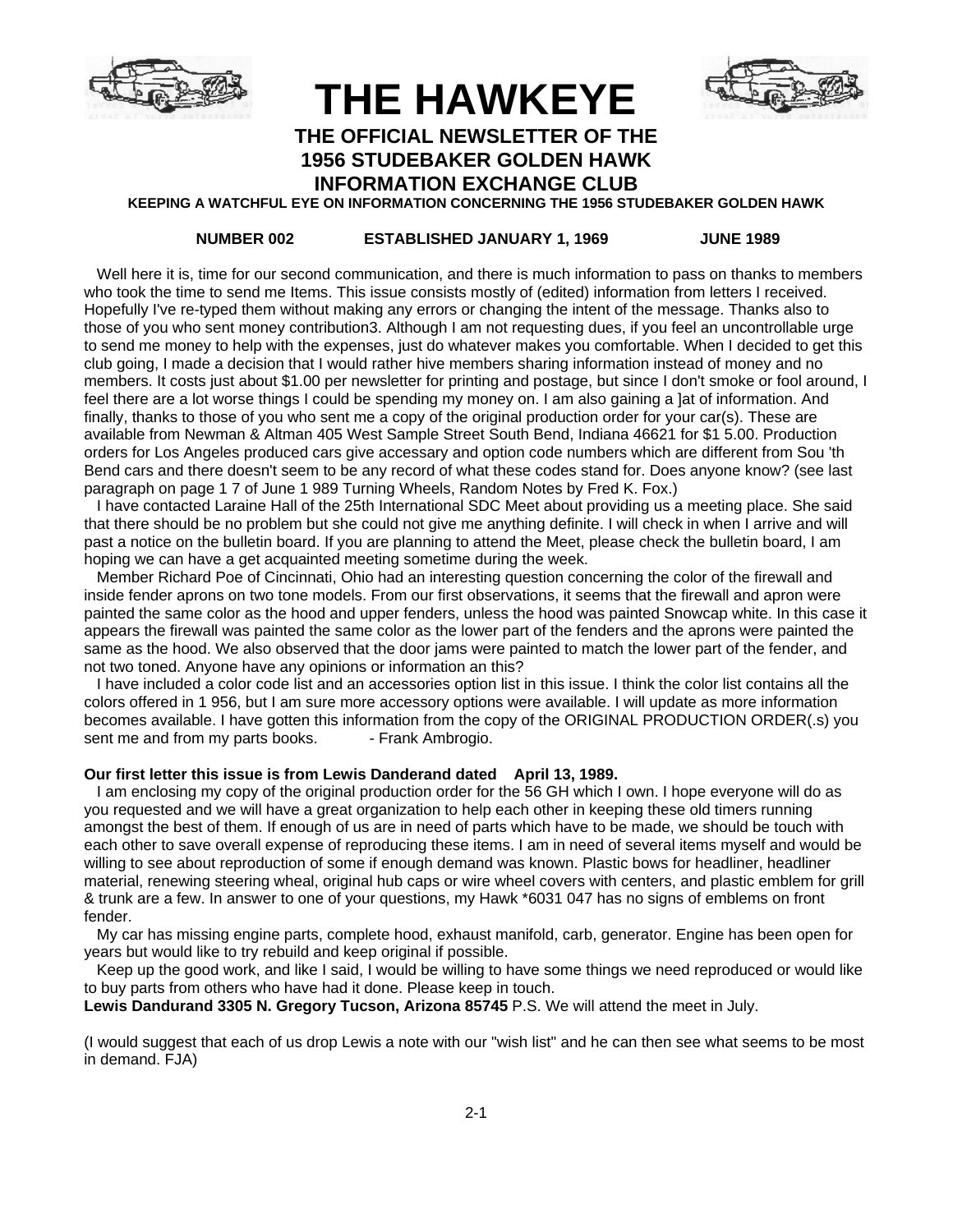To:

56 Golden Hawk Registry

Enclosed is the production order for my 56 Hawk. As previously reported my 56 has a replacement 35? cu. in. engine. The serial number of the engine is NONE STAMPED.

As can be seen from the production order, the car was originally delivered with an automatic transmission. A previous owner, probably the party I bought the car from, changed the transmission to a 3-speed overdrive unit.

It is believed that the car, as originally delivered, was black and white in color. I would appreciate it if you would provide me with the code for the trim and other special features as listed on my production order.

# Other Features

The transmission type is 3-speed with overdrive. The car has been converted to floor shift with a Mr. Gasket shifter which seems to work well.

The original bench-rest front seat has been changed to GT Hawk bucket seats. I believe I will retain those two conver- sions although I am considering a transmission conversion to a Borg Warner T-10 transmission to obtain the 4-speed tranny. If you are aware of any one who has made that transmission conversion I would like to have their name so that I could obtain particulars on what is required to make that conver- sion.

I too have a noisy lifter problem with my Packard engine. As previously reported to you, the engine in my 56 is a Packard Carribean and thus has the Packard oil pump. The research that I made also revealed information on the oil pump as the problem area. My data was obtained by contact with Packard car club people who told me of the conversion required to de- lete the vacuum boost feature of the standard Packard oil pump. I have not yet made that fix on my car. I do plan to do that fix and would like to obtain details on the best way to accomplish that fix.

I am presently restoring my 1957 Silver Hawk. The car had been involved in a front-end collision and required body damage repair. Fortunately the driver of the other car had in- surance and thus I was given a check from their insurance company and could accomplish repair of my vehicle as I saw fit.

With the insurance check (\$2187) in hand, I decided to do a frame-on restoration. I removed all 4 fenders and had them chemically stripped. This was followed by repair of the rust-out areas of the fenders. I sectioned in new replacement sheet metal sections. I then had a body shop do any small areas which required body filler and to prime the fenders with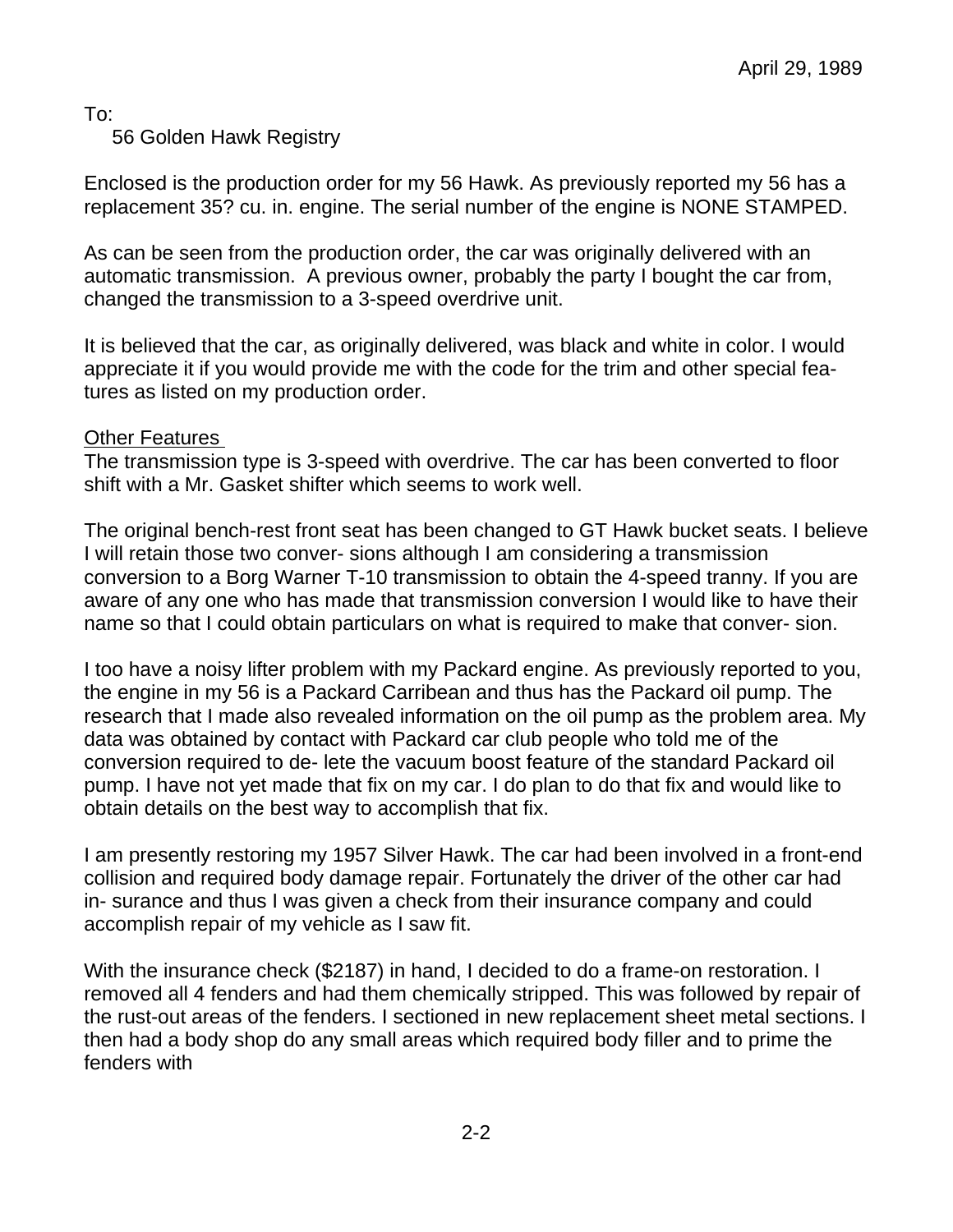DP-40 two-part epoxy primer (two coats) and I coat of primer surfacer.

While the fenders were in the shop I removed all paint from the body and used the same primer on the body as the paint shops were directed to use. I also removed the trunk lid and hood and had them chemically stripped and primered while I worked on the body.

Frame and body areas which were inaccessible after fender in- stallation were sanded, painted with epoxy primer and undercoated prior to fender installation. I also painted the inside (engine compartment) front fender aprons with finish coat color and undercoated the underside of each front fender prior to installation on the car. Also I painted the firewall area with finish coat prior to installation of the front fenders.

The car is essentially ready for finish color coat with but one exception. The body mouldings which cover the rear fender fin where it attaches to the body need replacement. These mouldings were rusted out and I needed to find a replacement. No replacement was available and so I am forced to fashion my own.

I have obtained roof drip channel mouldings from a Plymouth? station wagon and I am presently in the process of forming and bending these so that they match the curvature of the rear fender fin-body interface. The mouldings from the Plymouth wagon are 1/2 inch wide stainless steel mouldings about 10 feet long. The bend area for the Plymouth wagon at the wagon rear window area is somewhat similar to that re- quired for the front part of the 57 Stude fin (luckily).

# Frame Strenghthener

I have installed a frame strengthener on my 1962 GT Hawk. The design of the strengthener was a combined effort by my- self and a Mechanical Engineer who had previously worked in the auto industry. After the design was completed, I had, a local metal specialty shop make up 5 sets of the strengtheners. One set has been installed on my 62,GT Hawk. The addition of the strengthener accomplished two things. it significantly reduced rattles and it allowed me to jack up the car and be able to easily open and shut doors while on the jack.

I plan to install the frame strengthener on my 56 Hawk. The installation planned is designed to beef-up the frame from the point where the rear leaf spring front hanger bracket attaches to the frame to the area where the front coil spring goes through the frame. I believe that the frame strengthener is really needed on the 56 because of the heavier Packard engine. I have heard of instances where fram cracking have occurred on 56 Golden Hawks.

I am considering making the frame strengthener for sale to other Hawk owners. If enough interest is shown by other 56J owners I would consider construction of 20 or more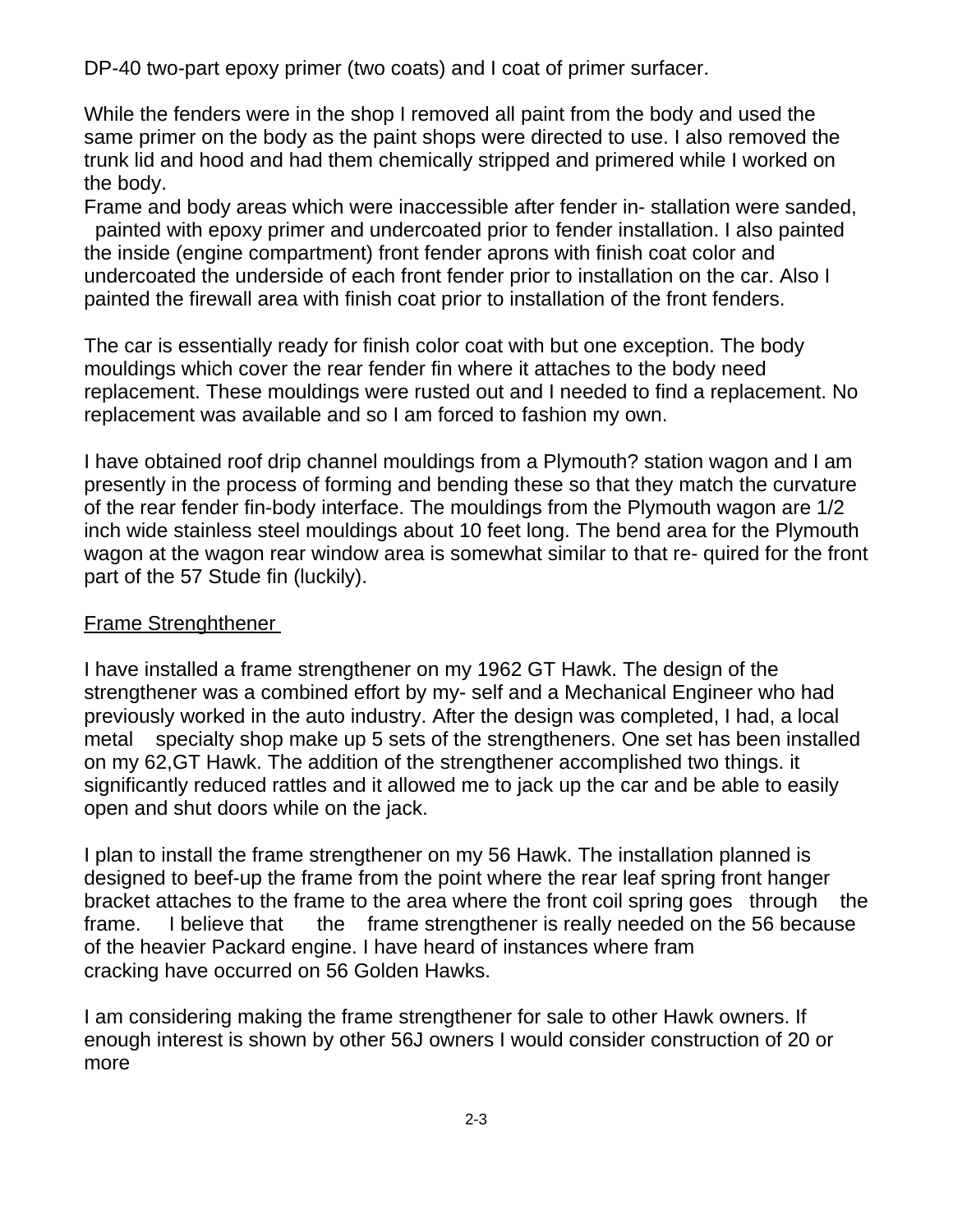strengtheners. I would have to be assured that a significant market existed before commitment to making them for resale.

The cost to me to have the 11-gauge steel formed into the needed cross-section will be high and I would not want to build a large number of these without being sure that I could sell some. If you and other 56J owners show interest in the frame strengthener please let me know. An initial estimate of final sale cost of a complete set of frame strengtheners would be in the \$250 to \$300 range.

# Torsion Bar Change

Another improvement that I am considering is a change of the torsion bar for the front-end suspension. A company in Oregon will design custom torsion bars which are tuned to radial tires. My belief is that the original Stude front torsion bar was ineffective in minimizing front-end roll. If enough in- terest is shown in this item, I would consider the investment required to obtain quantity lots of a redesigned torsion bar.

The company in Oregon has built after-market torsion bars for a number of auto makes and to my knowledge has been well recieved by those who purchased them. Again the reason why I am considering this change is that the original design was marginal at best. I would appreciate comment on my idea to obtain a torsion bar that works well (especially with radial tires).

Also enclosed is two stamp books. It is my desire that you send a copy of my letter to all 56J owners so that they may comment on the improvements I have scheduled for my 56J.

Communications between persons who have similar interests is key to improving the performance capability of the 56J.

Yours Sincerely, Caude O.Sevon 10720 S.E. 290th St. Auburn, WA 98002 Phone (206) 735-3127

P.S. I own 5 Hawks and a 64 Cruiser 56 Golden Hawk Std. Tr. + OD 57 Silver Hawk Std. Tr. + OD 62 GT Hawk AT 62 GT Hawk Std. Tr. + OD 63 GT Hawk AT 64 Cruiser AT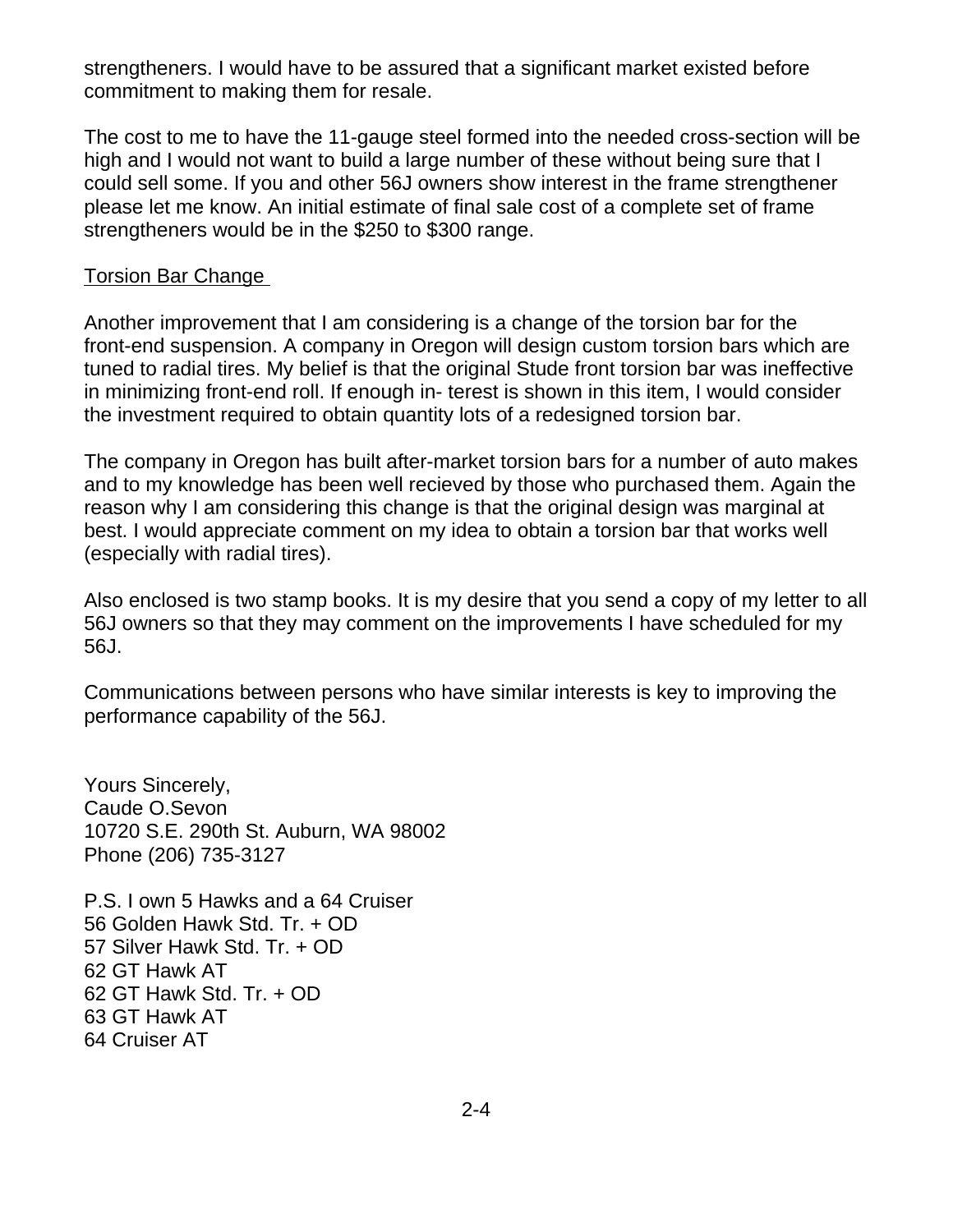### **THE FOLLOWING LETTER WAS RECEIVED FROM GEOFF FORS MARCH 25, 1989**

Dear Frank: Thanks for the information package recently received concerning the 156 Golden Hawk roster. I can provide some input on your questions:

1. My car had chrome script "GOLDEN HAWK" on the trunk lid, and STUDEBAKER in chrome on the front fenders.

No V-8 emblem. In my 15 years' SDC experience and 30+ years of being around Studebakers, I seem to recall that the chrome script was changed to gold in mid to late year 1956. This would seem to be backed up by the 1957 Golden Hawks all having gold script. I have obtained both kinds of script NOS, and I believe it is being repro'd now also. I have never seen a '56J out on the west coast with V-8 emblems on the front fenders, although some factory advertising drawings clearly show it. If it was actually used, I think it would have been on only the very earliest ones.

The general opinion seems to be that all bets are off when it comes to Los Angeles production vehicles, since fewer were made there than South Bend and while South Bend may have already made certain mid-year trim type changes, Los Angeles was out of step with those changes at least until inventory ran out of the older type of parts.

2. My steering wheel is in rough shape, but there are a number of places advertising in Hemmings Motor News claiming to do steering wheel restoration. Very expensive; they usually get about \$ 250.00 for a wheel in rough shape. Some years back there were a bunch of 1956 President wheels available in Turning Wheels (1975 ?) and I bought one for around \$ 35.00 I think. It's white and identical to the 156i wheel except that the diameter is either 1/2 or I inch larger. Not much clearance for your legs after you put it in.

3. I've never had any problems with lifters. I stuck an exhaust valve once by not running the engine for 10 months in some damp storage. Had to pull the head and free up the valve. I did a valve grind on the head since I had it off, and put new stem seals on the valves. After 29 years, the inside of the head was clean enough to eat off of. I guess a bit more sludge would have kept the valve from seizing up in its guide. Harold Gibson had suggested partially blocking the output line from the oil filter to increase timing chain lubrication and I think oil pressure, but don't quote me on it because I never did get the picture regarding what he was talking about.

4. The ultramatic cooler built into the base of the radiator is a serious problem causer. It ruptures without warning and fills the transmission with radiator water, ruining it. Harold Gibson and everybody else I have asked all insist that the cooler in the radiator should be plugged up and only an air-cooled cooler used. It ruins an otherwise original appearance, but considering the risk, I would suggest following that advice. My own ultrarnatic was ruined when the cooler ruptured. Apparently there were three different torque converter designs, with only the last one being considered desirable. Maybe somebody knows about this.

5. A couple of years back, I had two days to get a '60 Hawk that had been sitting in my grandfather's yard for 20 years in good enough shape to drive across the desert 800 miles from Arizona to N. California. In the process, I went to an auto parts store that had been in business since the 1950's and had never changed much, looking for molded radiator hoses. For about \$ 3.00 each I got a set of NOS appearing Gates hoses, molded (not corrugated universal type.) They had the old Gates logo on them and@ they must have been hanging there for 25 years or more. Point is, Gates has made a molded hose for just about any postwar car and might still be able to make a few up if they don't stock them any more. I got NOS uppers and lowers from various SDC members by diligently sending parts want lists out every month, but that was 10-15 years ago. I got the lower from Packard Farm in Indiana. Maybe they still have one or two.

6. Supposedly Ford wagons and vans and possibly Dodge wagons or vans used the plastic ribs for the headliner. Members who were able to find NOS headliner ribs told me the plastic was so brittle that they broke just trying to put them in. The same Ford/Mopar vehicles had the cardboard headliner material, I'm told, but I never have found any that way. Another '56J owner from the Los Angeles area was asking me if my car had people's names or other words written in pencil on the inside of the fins, and in fact they do. I don't know why.

7. In case anyone is looking for those glass bowl fuel filter assemblies, they were common on all sorts of engines from all makers. Mine was gone when I bought the car, but I found one in the junk heap at a tractor repair place.

8. A couple of tips I have picked up along the way are that if the rubber coating on the spark plug wire looms has rotted away, it can be restored with that stuff designed to coat tool handles by dipping the item into the can. If the fresh air heater vent hose has rotted away, instead of using cheap 4" dryer vent hose (which is usually white and pretty thin) there is a flexible aluminum type of hose available at appliance part wholesale houses which works great and is a lot more durable. I bought more than enough for about \$ 9.00. It can be painted black or undercoated. I like the K-Mart black rubber undercoat in a spray can.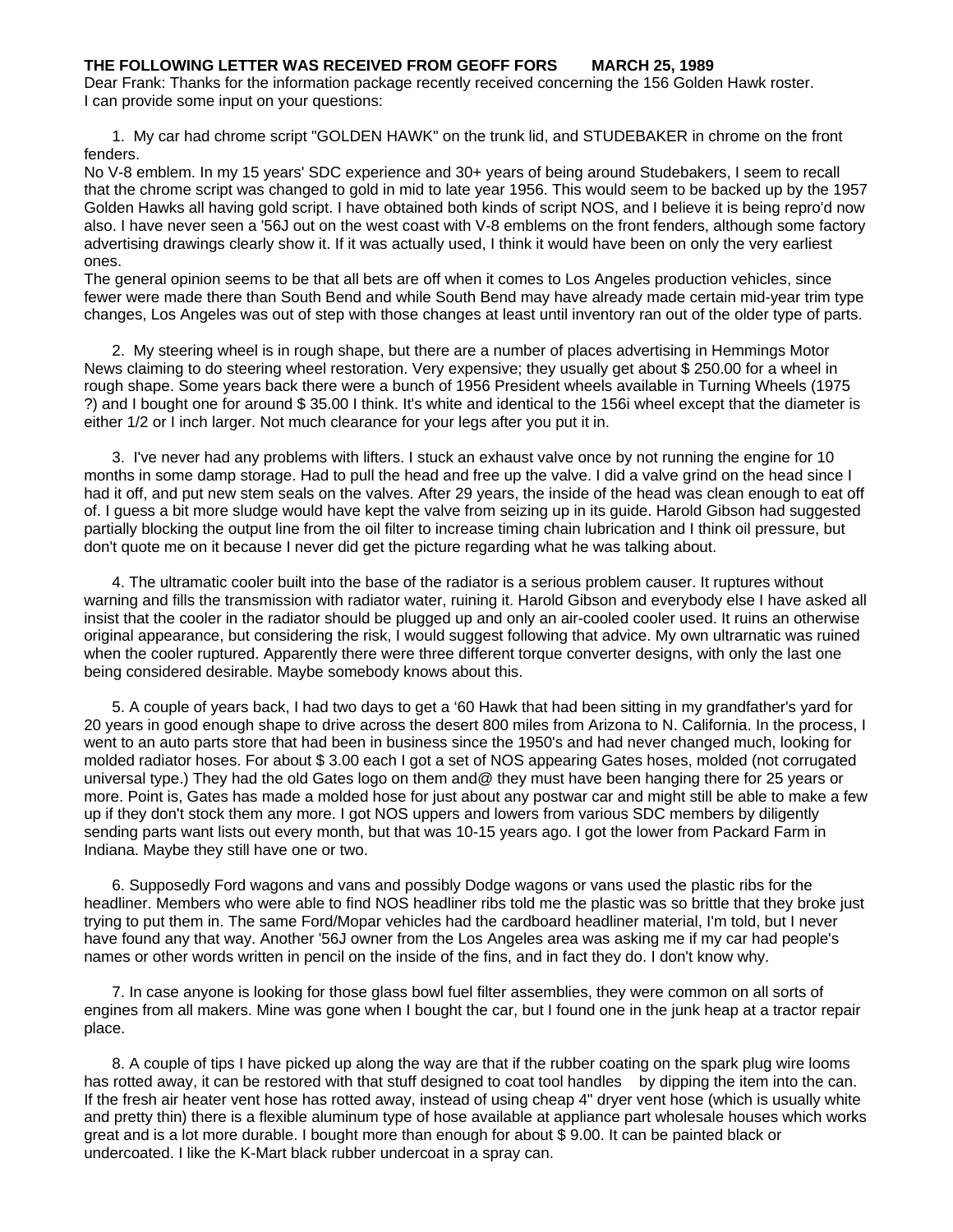9.I am not aware of how many Los Angeles versions were made. So far I seem to have the highest L.A. serial number. I have an old Turning Wheels from 1972 (?) which has an article on the 56J. I'll have to look and see if it has that info. I will also order a production order from N&A.

 Anybody with radio problems or electrical difficulties can write me. I have a few NOS radio vibrators, although I suggest anyone who needs one consider getting a transistorized replacement. They are available for \$ 14.50 plus shipping from Antique Electronic Supply, 688 W. First Street, Tempe, AZ 85281. They also have NOS original mechanical vibrators for the same price. If radios with the crank- up antenna no longer seem to pick up stations, check the antenna with a multi-tester for shorts. The crank-up mechanism uses a copper cable like a speedometer cable and it rides in an insulated bakelite track. When the antenna sections corrode, it becomes more difficult to crank the antenna and people force the knob. This often pops the cable out of the unsulator track behind the crank and it touches the outer jacket of the antenna assembly, shorting everything out. If you have an AM/FM radio added, the FM will still work when this happens but the AM will be dead.

Thanks again for the information. Good luck with your project. I'll get in touch when I have more information. Studebakerly, Geoff Fors

## **1956 STUDEBAKER SOLID COLORS**

| NUMBER COLOR         | NUMBER COLOR                        |
|----------------------|-------------------------------------|
| P561 0 SUNGLOW GOLD  | (GOLDEN HAWK AND SKY HAWK ONLY)     |
| P5611 MIDNIGHT BLACK | P5616 GLENBROOK GREEN               |
| P5612 SNOWCAP WHITE  | P5617 CAMBRI DGE GRAY               |
| P5613 DAYBREAK BLUE  | P5618 YELLOWSTONE                   |
| P5614 AIRFORCE BLUE  | P5619 ROMANY RED (HAWK MODELS ONLY) |
| P5615 SEASIDE GREEN  |                                     |

# **1956 STUDEBAKER TWO TONE COLOR COMBINATIONS**

| <b>NUMBER</b> |                                     | TOP COLOR: ACCENT LOWER COLOR: BASIC      |
|---------------|-------------------------------------|-------------------------------------------|
| P5620         | DAYBREAK BLUE                       | <b>AIRFORCE BLUE</b>                      |
| P5621         | AI RFORCE BLUE                      | DAYBREAK BLUE                             |
| P5622         | SNOWCAP WHITE                       | DAYBREAK BLUE                             |
|               | P5623 SNOWCAP WHITE                 | AI RFORCE BLUE                            |
|               | P5624 SEASIDE GREEN GLENBROCK GREEN |                                           |
|               | P5625 GLENBROOK GREEN               | <b>SEASIDE GREEN</b>                      |
| P5626         | SNOWCAP WHITE                       | <b>SEASIDE GREEN</b>                      |
| P5627         | SNOWCAP WHITE                       | <b>GLENBROCK GREEN</b>                    |
| P5628         | SNOWCAP WHITE                       | <b>CAMBRIDGE GRAY</b>                     |
| P5629         | SNOWCAP WHITE                       | <b>MIDNIGHT BLACK</b>                     |
| P5630         | MIDNIGHT BLACK                      | SNOWCAP WHITE                             |
| P5631         | MIDNIGHT BLACK                      | ROMANY RED                                |
| P5632         | ROMANY RED                          | <b>MIDNIGHT BLACK</b>                     |
|               | P5633 ROMANY RED                    | SNOWCAP WHITE                             |
| P5634         | SNOWCAP WHITE                       | ROMANY RED                                |
|               | P5635 SUNGLOW GOLD                  | SNOWCAP WHITE                             |
| P5636         | SNOWCAP WHITE                       | <b>SUNGLOW GOLD</b>                       |
| P5637         | <b>DOESKIN</b>                      | MOCHA (GOLDEN HAWK & PRES 4 DOOR CLASSIC) |
| P5638         | SNOWCAP WHITE                       | MOCHA (GOLDEN HAWK & PRES 4 DOOR CLASSIC) |
| P5639         | MIDNIGHT BLACK                      | <b>YELLOWSTONE</b>                        |
|               | P5640 SUNGLOW GOLD                  | <b>YELLOWSTONE</b>                        |
|               | P5641 SNOWCAP WHITE                 | CERAMIC GREEN (GOLDEN HAWK ONLY)          |
| P5642         | SNOWCAP WHITE                       | <b>TANGERINE</b>                          |

ONE CHART ALSO LISTS COLORS CORALTONE AND RANCHO RED AS ( 1955 SPRING COLOR ONLY)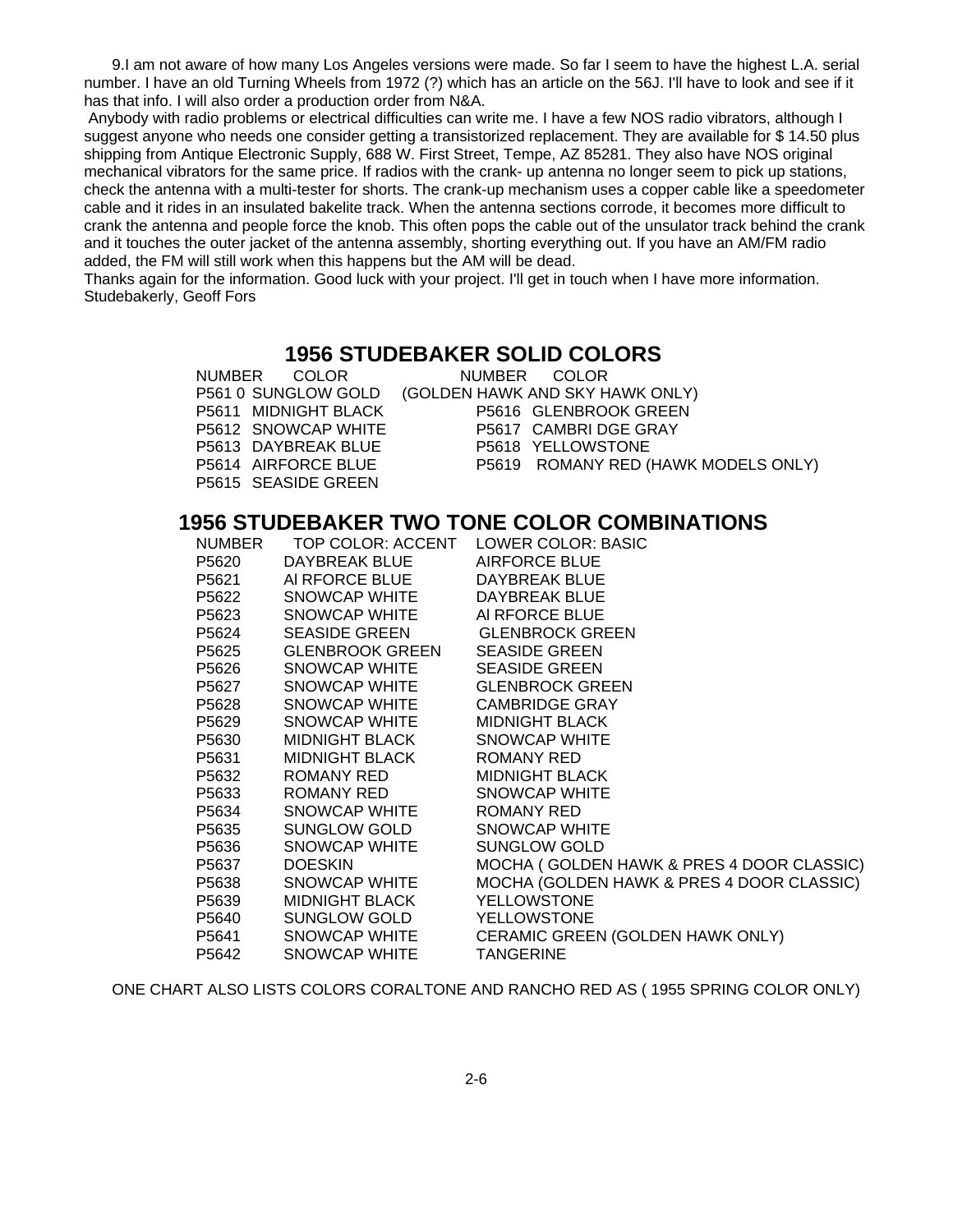### **The following information is offered by Joe Hall <b>March 26, 1989.** March 26, 1989.

Hello there again. Just received your 56 G.H. owners newsletter today & already read It cover to cover. found it to be very interesting and informative. I think what you are doing is just great. We could wind up with a very nice club as a result of your effort. Please note my new address as the USMC is transferring me to fort Knox, Kentucky. I'll be there by 10th of April. I am sending factory production order copies as you requested. FYI: car #- 6032304 had "STUDEBAKER" front fender script, - 6033268 had "STUDEBAKER V-8" and car # 6030689 had none. I'd like to offer the following info:

(A) Headliner (material) & bo",s 8re nearly identical to that used in mid 80's Dodge vans (the kind the mt11tary has bought by the hundreds) only the perforated holes are just a tad smaller. After cutting the pattern & painting with vinyl spray paint, be sure to steam the foremost & rear most sections for easy bending to fit.

(B) Highly recommend external transmission on cooler instead of stock radiator integrated cooler for the Ultra-matic. (Often rotted through & will contaminate/damage both radiator & engine/trans.)

(C) I can't remember the source of info, but seem quite certain that 56 GH used ONLY chrome Golden Hawk trunk script (57158 used both).

( D) Interesting article on the two different types of oil pumps. Now I'll tell you more. The pump used on the Packard 352" used tn the Nash/Hudson was ENTIRELY different from those two, and according to a friend of mine who has run a Packard repair shop for 30-40 years, the Nash/Hudson pump is the most desirable of the three. I have one of these pumps from a "spare" engine I wound up wiith from a '56 Nash Ambassador.

(E) Hydraulic lifters are NAPA - 213 t 662 & J. C. Whitney -37- 73 t 4N (also fits Dodge truck, 59-68 318" engine & 57-60 327" AMC V-8).

(f) Radial tires (205175-15), later model Studebaker V-8 front sway bar, and an extra leaf (the longest one) in each rear spring & heavy duty 56 GH front springs, Part - 526125 (or any .650 -.670 coil diameter springs from junk yard, cut to length, usually between 13-3/4" & 14-1/2") make my 56 GH handle at least as good as my 62 GT Hawk. Rides, drives, & handles like a completely different car when compared to stock 56 GH suspension. (G) Steering wheel deterioration seems Caused by, #1 age & #2 standard steering setups With the heavy front end. I have been advised that a shop tn fall brook, California does a superb job of restoring them. They have advertised in Turning Wheels and/or Hemmings Motor News.

(H) Near identical siler mylar used on interior door & quarter panels is avat1able from Bill's Upholstery 703 Memorial Highway, Bismark, N.D. (701-258-7779).

(I) Stock (not color matched) 56 GH & Studebaker paint colors are available (RM SUPERMAX brand only) from Hugh's Paints in Escondido, Ca. (619-747- 3023) , but I don't know if he ships or not. He tells me that any paint store selling RM SUPERMAX brand can supply same (available in "modern" paints, i.e. acrylic enamel). (J) Spark plugs are also AC R44XLS

 $(K)$  Monroe matte  $# 1007$  shocks fit the front perfectly y and are still available from Monroe.

(L) On my car # 60323048 new set of lifters (from JC Whttney) at 97,000 mites cured my noisy lifter problem (14,000 miles ago & haven't heard one since) on my brother's # 6030689 car, I rebuilt the engine at 97,700 miles (now has to 101,000) and still has no noisy lifter problem with the original lifters (and oil pump) tn the car. (M) 9000 series CARTER AFB carbs flt (with either an adapter or machining manifold bores) the 352" & do EVERYTHING better than the WCfB: idle, performance, & MPG. I also made an adapter & use the stock air breather plus you can run a PCV valve with this carb (a good modification for people who intend to drive their 56 GH).

(N) Regular Studebaker T - 85 Overdrtve transmission will work in 56 GH with a "custom made" pilot bearing. (Studebaker pilot bearing pressed into an adapter 1.75" O.D. I think for the hole in the end of the 352" crankshaft) and by cutting about 1/2" off the input shaft tip and turning down the shaft the throwout bearing rtdes on by about .050". These are the only differences between the two transmissions. (I have had this setup tn # 6032304 for 33,000 miles now).

(0) If your 56 GH has intermittent headlight failure & you can find nothing wrong with the wiring, try replacing the stock 18 AMP circuit breaker with a 30 AMP one (this cured both my 56 GH and my 62 GT). NOTE: The 30 AMP circuit breaker is available at most parts stores & mounts under the dash.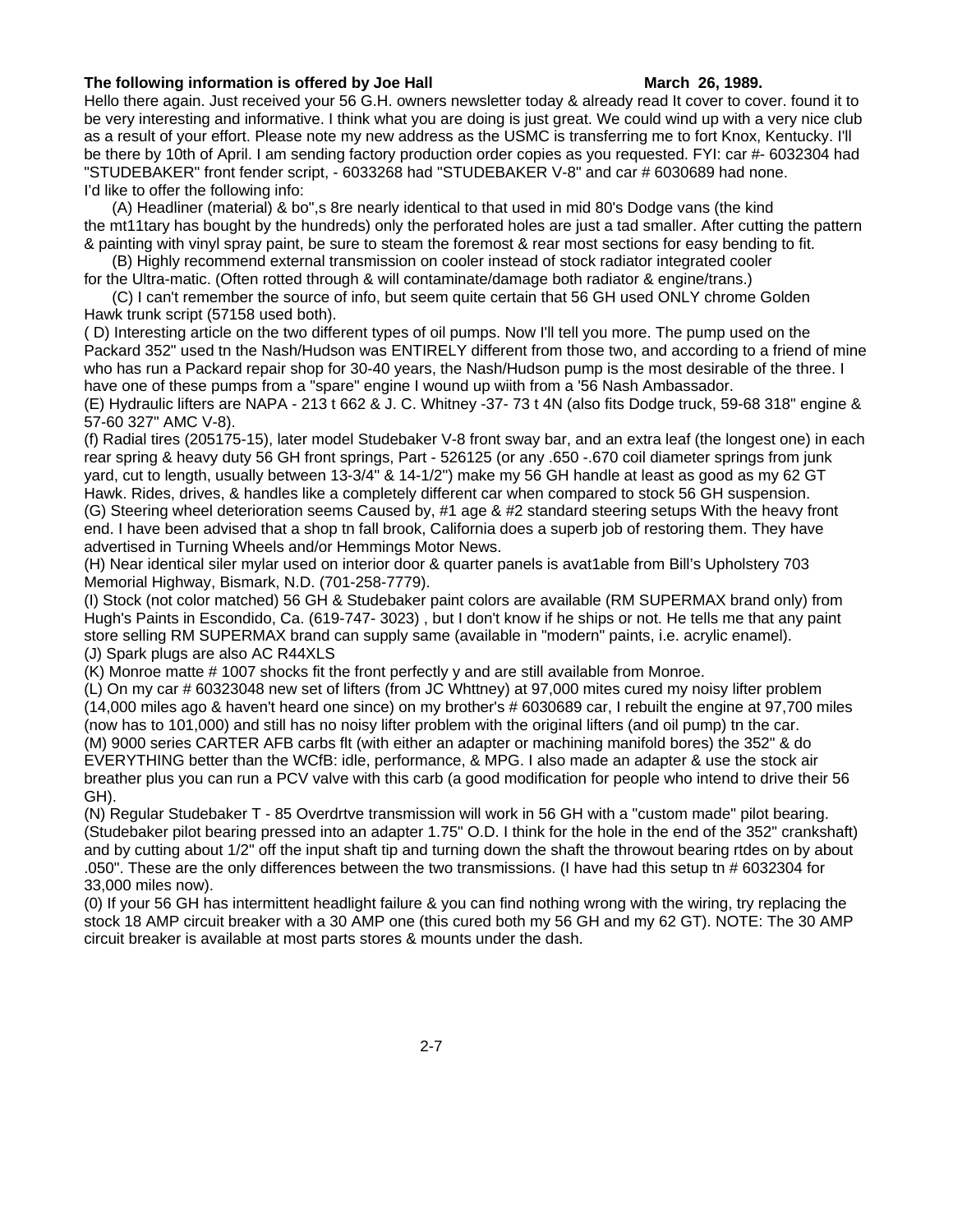(P) If your speedometer indicates speed that is way off, CAREFULLY remove the chrome bezel & face and adjust the hair spr1ng (behind face next to odometer). NOTE: use accurate tachometer & calibrate RPM to MPH ie.3.07 rar end (Ultramatic in high gear lock up) with stock tire size, 2500 RPM = 65 MPH. 3.92 rear end in overdrive, 2000 RPM = 56 MPH.

Q) Most engine parts (pistons, bearings, etc,) are available at EGGE'S machine CO. in Santa Fe Springs, Ca. (213-945-3419).

(R) for the man needing help with arm rests, order the replacement panels from LOGA ENTERPRISES in Eau Claire, Wi. and have them upholstered in an upholstery shop. (the arm rests are part of the door panel(s), also see item (H) on previous page.

(S) Echlin # ST -1 03si a substitute starter solenoid (missing the connection for the 12 volt ignition wire).

Well frank, that's about all that comes to mind for now, hope it will help somebody out.

Now for a few questions maybe somebody can help me with.

(A) Anyone have a line on motor mounts?

(B) How about the molding strips between the fins & trunk.

New address effective Aprt1 8th 1989:

Joseph Hall 205 Jericho Road Le Grange, Kentucky 40031 (502-222-9653)

(NOTE: Joe, I just purchased a set of motor mounts in 1984 from Packard Farm 97 N. 150 W. Greentield, Indiana 46140 (317-462-3124) for \$80.00 (not cheap). I spoke to 8ill McDowell of Packard Farm in 1985 and (I think) he said there was a place near him that could re-build motor mounts. You might check with him. Also, STEELE Rubber Parts Dept H-589 1601 Hwy 150 East Denver NC (704-483-9343) had the following Packard ad In Hemmings: 1955-56 insulator assembly, engine support, front. Revulcanizing service only for #465276. Send in your old care an allow 3 weeks for service. For all models \$81.00 pr. (The Studebaker # looks like 1539064. I don't know if ther are at all alike, but maybe STEELE could help.)

I purchased molding strips in 1984 from William Fennessey 609 Bowling Ave. Nashville, Tenn. 37215 (615-292- 5180) for \$75.00. Member Luther Jackson says that Bill still has some. I have also found Phil Brown 818 Berlin Mishawaka, Indiana (219-255-3916) to be most helpful in searching out parts for me. Anyone else have any comments? - FJA)

### This one is from Randy Cavoli **April 12, 1989**

Dear frank:

Received your newsletter of March 6 and enjoyed it very much. I have additional information on my cars which may interest you.

First, My 2-tone Hawk which I'm restoring was originally an automatic. It was converted to the 3 speed overdrive by the original owner about 20 years ago. They took the 3 speed from the parts car I also have. This would account for my car having an engine number that starts with "S" instead of "K" as an overdrive would normally have. By the way, I do have the ultramati trans and torque converter that were in my car. The conversion works very well and it has a Hurst floor shifter. I was giving some thought to using the column shifter and parts out of the parts car to make it original, but the floor shift works so well I'm afraid to mess with success.

Next, my dr1ver (#6030510) did not have the fender script, while the parts car (#6032553) did. Both cars have the silver colored trunk scr1pt.

Last, my two tone Hawk has the tri -level paint scheme where the roof and lower body are the same color with a contrasting color in between. Apparently there were two different paint schemes for two-tone 56 Golden Hawks. Sincerely: **Randy Cavoli Rd 1 Box 157D Elmer, N.J. 08418**

### **The following ads appeared in Old Cars Weekly:**

PACKARD, STUDEBAKER autometic transmission parts, gaskets, seals, bushings, plates, SASE with wants; George Kanaan 9 N. Rocky River Or: Bend, Ohio 44017.

PACKARD water pumps, 1938-58, \$40 plus UPS. Your solid core rebuilt with fresh seal and bearing. Two day turnover. Satisfaction guaranteed.. Inquire about others. PH: 609-881- 5935 Todds auto Parts, Rd 1, Box 526, Glassboro NJ 08028.

I received a letter from Kenneth Mitchell, R #1 Box 160 Newton, IL 62448 618-733-3862. He is looking for a 56 Golden Hawk in good condition. If anyone can help, why not give him a call?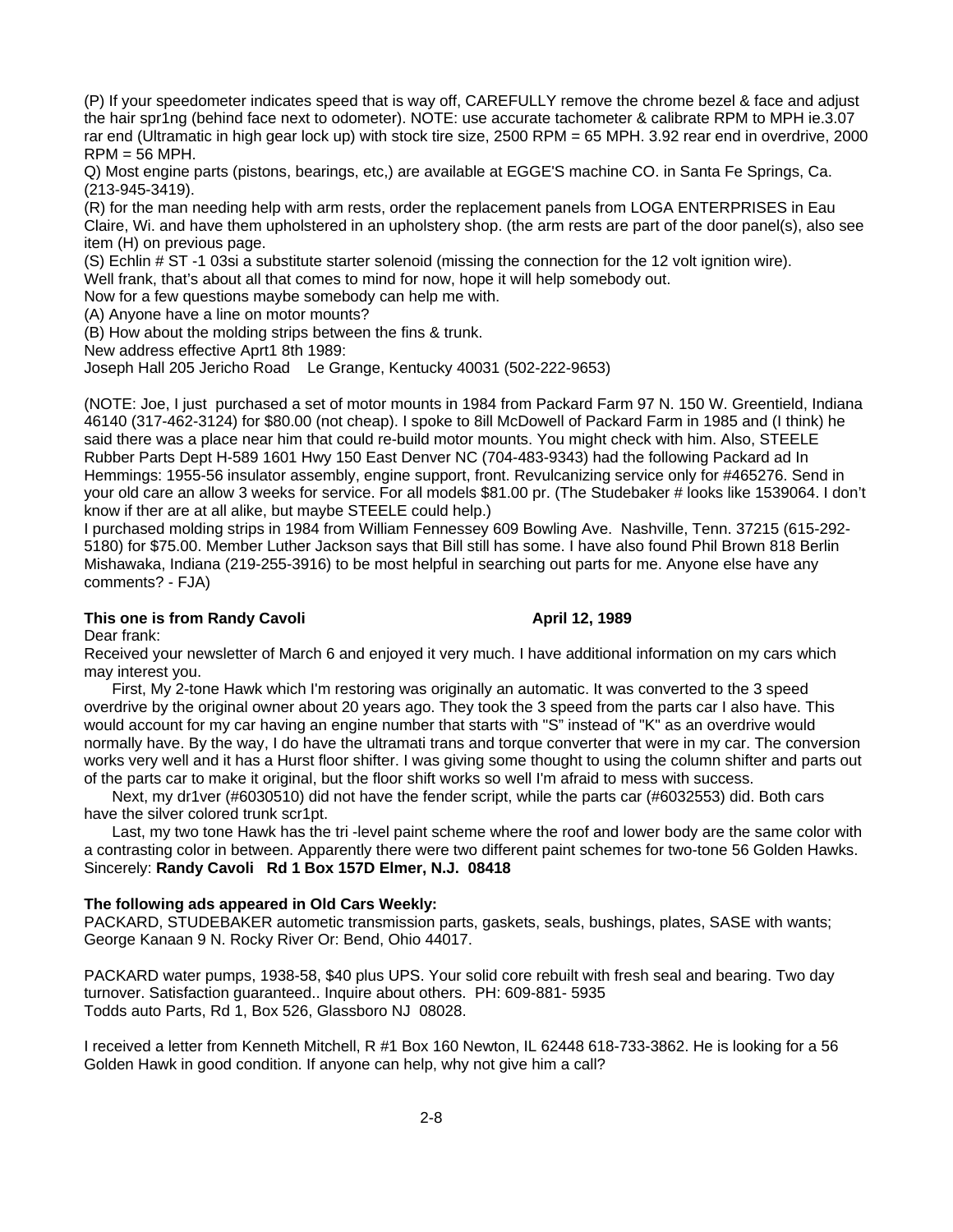### **JOHN WALLIS OFFERS THE FOLLOWING IN A LETTER RECEIVED MAY 18. 1989**

Thank you for the copy of the 56 Golden Hawk newsletter. It is encouraging to know that others take an interest in America's fi rst "muscle car". I recently rebuilt my engine and can add some further info on oil fiow and lifter problems. It seems Packard was aware of the problem and offered a modified

camshaft thrust plate and spacer in late 1956 (part. 6480918 and 6480917). This modification reduces the oil fiow to the ti ming chain from a steady stream to an these squi rt each revol ution, thereby increasing oil pressure throughout the system and better fiow to the lifters. This modification increased 011 pressure by about 8 PSI and eliminated lifter noise in my engine.

I have a question perhaps you could answer. What are the correct colors for the engine and related accessories? Also, what is the correct position for the "SKYPOWER 352" decal on the valve covers?

Any hel p on these items would be appreciated.

NOTE: Fred K. Fox had an item about engine colors in the July 1983 issue of Turning Wheels. He lists the engine color as red, with silver valve covers and black accessories. There was also an accessory kit. AC-2796 which contained CHROME valve covers. Although we are only concerned with the 1956 Golden Hawk,llcnow that some of lJou have othe'r cars so I have included the entire chart from that report. Does anlJone tnoy about tbe placement of tbe decal?

|                                       |                             |                    | <b>OHV</b>      |
|---------------------------------------|-----------------------------|--------------------|-----------------|
| Year                                  | <b>Block</b>                | <b>Air Cleaner</b> | Valve Cover (a) |
| $-1927$<br>1928-1954                  | medium grey                 | black              | black           |
| 1955 Champion                         | olive green<br>Alberta Blue | Cherokee Red       |                 |
| (early & some late)                   |                             |                    |                 |
| 1955 commander<br>(early & some late) | Alberta Blue                | silver             | silver          |
| 1955 President<br>(early & some late) | Alberta Blue                | gold               | gold            |
| 1955 Champion<br>(some late)          | turquoise                   | Cherokee Red       |                 |
| 1955 Commander<br>(some late)         | turquoise                   | silver             | silver          |
| 1955 President<br>(some late)         | turquoise                   | gold               | gold            |
| 1955 Truck                            | Alberta Blue                | <b>Black</b>       | black           |
| 1956 Golden Hawk                      | red                         | black              | silver          |
| 1956-57                               | turquoise                   | black              | black           |
| 1957 Scotsman                         | silver-gray                 | black              |                 |
| 1958 Packard Hawk                     | ??                          | <b>Black</b>       | black           |
| 1958-60                               | silver-gray                 | black              | black           |
| 1961                                  | silver-gray                 | black              | orange-red      |
| 1962-early 1965                       | black                       | black              | yellow          |
| 1963-64 R series                      | black                       | chrome             | chrome          |
| 1962-64 Truck Diesel                  | Alpine Green                | black              | Alpine green    |
| 1965 (late)-1966                      | black                       | black              | black           |

### **Studebaker Engine colors**

### **JUST A LITTLE: MORE: FOOD FOR THOUGHT**

I met a man in South Bend last year who showed me what he claimed was an original trunk floor mat for a 1956 Golden Hawk. It was not at all like the gray and black checkered (houndstooth) pattern which is currently being offered in reproduction. It was more like a carpet material, old and worn, but I think brown in color. **Does anyone know more about what was original used in these cars?**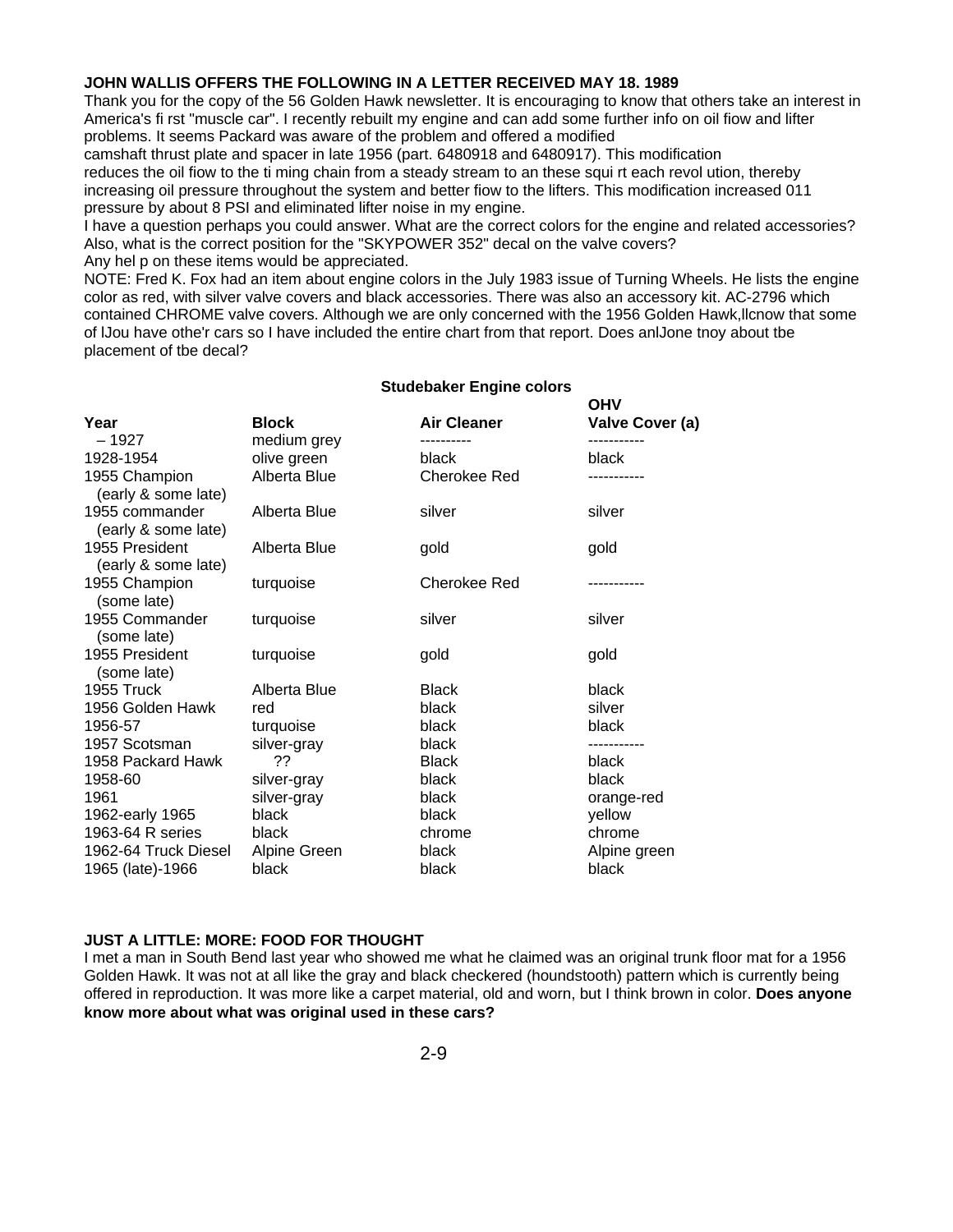## **THE 1956 STUDEBAKER GOLDEN HAWK OIL FILTER DECAL STORY - by Frank Ambrogio**

 We purchased our 1956 Studebaker Golden Hawk from the 2nd owner in October, 1983. The car, though neglected, appeared original except for a modified battery tray, seat covers installed over the original seats, and an under the dash dome light switch.

 Under the hood, remnants of the original decals dressed the oil breather cap, oil bath, the wiper motor, and the oil filter case. Although they were worn, the colors and sizes along with some of the information were all discernible.

 I saw an ad in *Old Cars Weekly* by *Autosport Specialty* of Knoxville, Tennessee offering dress up decals. I sent for their catalog and ordered all the decals I needed except the the one for the oil filter. I could not find this decal anywhere in the catalog.

I soon discovered that other vendors also offered decals and I kept looking for the correct

oil filter decal. Everyone had oil filter decals, but none matched the one on our Golden Hawk. This particular decal was red with STUDEBAKER PACKARD CORP. written in gold or white letters across the top. The letters S-PC were also gold in color. The remaining wording and the border were all in black.

 In March, 1985, I went to the Keystone National Swap Meet in York, Pa. Several vendors had decals but no one had the one I was looking for. One man



suggested that since the 1956 Golden Hawk was powered by the Packard V-8, I might locate it from a Packard decal vendor.

 I began looking under the Packard heading in the various publications for decal suppliers and found *Dels Decals*. I sent for his catalog but still could not find the decal. I was beginning to wonder if I had the right oil filter after all.

 Later that year at the *SDC National Meet* in Springfield, Missouri I spoke to Autosport Speciality owner (and former SDC President) John Brichetto. He said that he once saw a 1956 Golden Hawk at a show with the oil filter decal as I had described. He had taken a picture of it but could not make out the lettering. He said if I could send him the information off the decal on our car, he could reproduce the decal.

 I had the engine rebuilt in 1984 and during the rebuilding process, the mechanic painted not only the engine, but the generator and the oil filter housing. Thus the oil filter decal was no longer visible. I tried sanding the paint off the filter and was able to see the decal again but some of the lettering came off with the paint. I could make out most of the wording, but I did not want to guess at anything. I wanted it to be accurate.

 I saw an ad in Turning Wheels by Paul Tarrantino of Buffalo, New york indicating he had three 1956 Golden hawk engines for sale. I wrote to Paul in August, 1985 asking about the oil filter decal. He said he would loan me the filter with the best decal and sent it to me. Unfortunately, I still could not make out all the wording to my satisfaction without guessing. Paul said I could mail the filter to John Brichetto as long as I eventually returned it to him. I sent pictures of both Paul's and my decal to John and told him I could send him the entire filter housing if he needed it.

 In December 1985, I wrote to Turning Wheels Feature Editor Fred K. Fox. I know from his writing in "Turning Wheels" and other publications, that Fred has an extensive automotive library and also pays very close attention to detail. He offered some suggestions but was unable to supply any additional information.

 I then wrote to three 1956 Golden Hawk owners I had met at various SDC National Meets sending a copy of the wording taken from the decal, and a SASE. I won't mention their names because, sad to say, I never heard from any of them.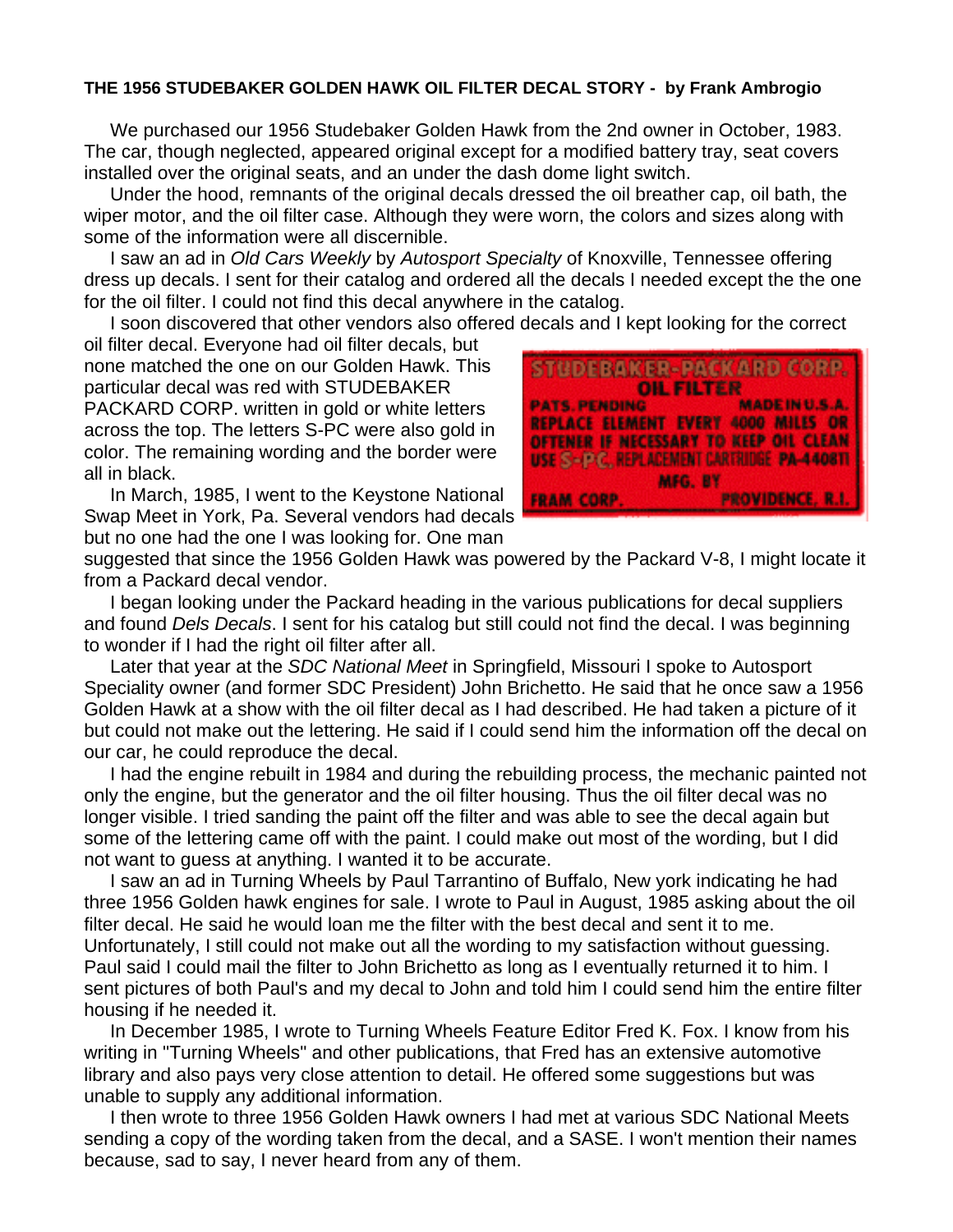Just when I was about to give up, I received a letter from John Brichetto in January, 1986 stating that someone named Dwight, had an oil filter with a good decal and that he would be able to reproduce it. Dwight stated in his letter to John that this decal was used on all 1955-56 Packards except the Caribbeans with the dual 4-bbl carburetor set-up but I'm not sure. It was likely used on the Clipper and Executive with the 352 engine.

 Several months later on April 17, 1986, I received my complimentary decal from John and his thanks for my help. Although I did not actually supply him with the information he needed, I think my correspondence with him kept his interest alive until he was able to finish the project.

 Any of you 1956 Studebaker Golden Hawk owners who want an authenic reproduction oil filter decal, can order one from Autosport Specialty, P. O. Box 9553, Knoxville, Tn 37920, Tel. 615-573-2580. The stock number is 01-104 and the price (as of July, 1987) is \$3.00 plus postage. (NOTE: John has retired, but major Studebaker vendors carry the decal.

 I feel that I had a hand in preserving a bit of Studebaker history, such as it is, and I feel a great sense of pride when I lift the hood and see that great looking decal. Thanks to Fred K. Fox, Paul Tarrantino, Dwight Heinmuller, and a special thank you to John Brichetto for having both the interest and the facilities to bring my pet project to fruition.

# 1956 STUDEBAKER ACCESSORIES (partial list)

AC-235 LOCKING FILLER CAP, GAS TANK

AC-2334 SWITCH KIT, BACK -UP LAMP-LHC (WITH ST, AND OD LESS POWER STEERING)

AC-2366 KLEENEX DISPENSER

AC-2425 CAP AND DISK, HUB (WIRE WHEEL)

AC-2444 SWITCH KIT, BACK-UP LAMP-LHC (WITH ST, AND OD WITH POWER STEERING)

AC-2516 CLIMATITIZER AND DEFROSTER KIT W/HEATER - C-K (CANADA)

AC-2688 ANTENNA KIT, INTERNALLY CONTROLLED

AC-2689 ANTENNA KIT, FRONT EXTERNALLY CONTROLLED

AC-2701 DEFLECTOR, OUTLET PIPE (ROUND EXHAUST DEFLECTOR - SEE NOTE I

AC-2738 CAP AND DISK, HUB (FULL DISK) 15- EQUIP (HUBCAPS)

AC-2747 RADIO, "STRATOLINE" AUTOMATIC TUNING-C-K

AC-2748 RADIO "STARLINE" MANUAL TUNING -C-K

AC-2750 CIGAR LIGHTER COMPLETE

AC-2752 LIGHT, COMPARTMENT - C- K

AC-2754 DEFLECTOR, OUTLET PIPE C-K- D (OBLONG - EXHAUST DEFLECTOR)

AC-2756 CLOCK KIT, ELECTRIC

AC-2762 BACK-UP LAMP KIT - C-K-D

AC-2765 SPOTLIGHT ASSEMBLY, LEFT

AC-2766 SPOTLIGHT ASSEMBLY, RIGHT

AC-2767 TRUNK AND UTILITY LIGHT EQUIPMENT (CORD, REEL, BRACKET, GROMMET, CABLES)

AC-2769 CLIMATIZER AND DEFROSTER KIT W/HEATING UNITS -C - K (USA)

AC-2770 ANTI -CREEP KIT

AC-2774 WASHER KIT, WINDSHIELD - LHC

AC-2775 ANTENNA KIT, REAR DUAL EXTERNALLY CONTROLLED - C-K

AC-2777 SPEAKER KIT, REAR SEAT (PARTS BOOK LISTS THIS FOR 1957 MODELS)

AC-2780 WIRE WHEEL OVERLAY (SEE NOTE 2)

AC-2796 COYER KIT, VALVE ROCKER ARM CHROME - CONSISTS OF 2 COVERS AND GASKETS AC-2799 CAP AND DISK, HUB (SPOKE TYPE) NOT WIRE WHEEL TYPE

AC- 2810 GUARD, CHROME DOOR EDGE - SET OF 2 - C-K

SP-50060THROUGHSP-50065 FRONT SEAT BELT KIT (GREY, GREEN, RED, BLUE, BROWN, BLACK) SP-50070THROUGHSP-50075 REAR SEAT BELT KIT(GREY, GREEN, RED, BLUE, BROWN, BLACK) NOTES:

I APRIL 85 TURNING WHEELS ARTICLE PG 10. FRED K. FOX INDICATES THESE WERE AVAILABLE (the parts manual lists them as 1955 model year option).

2 APRIL 85 TURNINGW HEELS ARTICLE, PG 10. FRED K .FOX STATES THESE NEVER GOT PAST PROTOTYPE